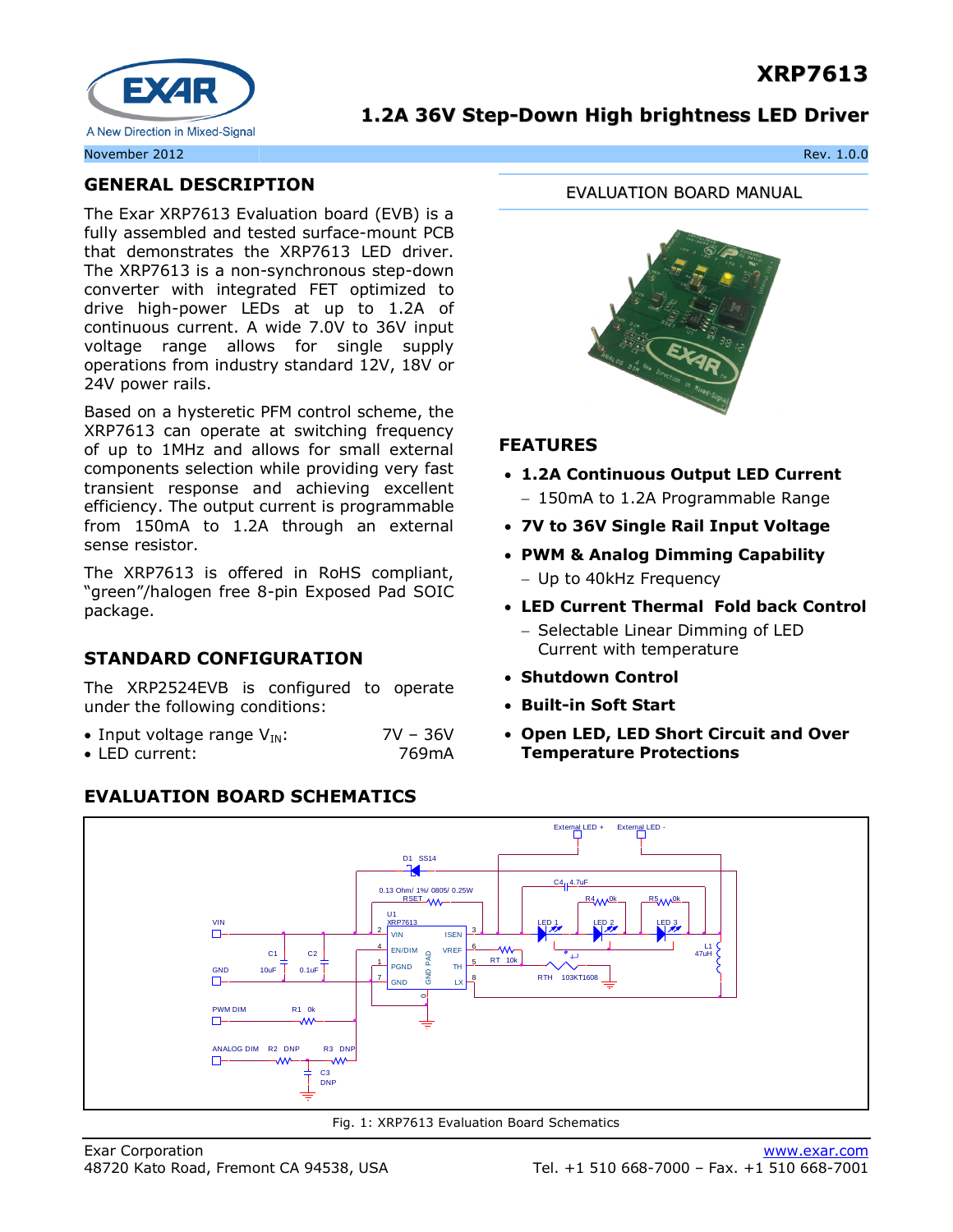

### **PIN ASSIGNMENT**



Fig. 2: XRP7613 Pin Assignment

### **PIN DESCRIPTION**

| <b>Name</b>                                  | <b>Pin</b>     | <b>Description</b>                                                                                                                                         |
|----------------------------------------------|----------------|------------------------------------------------------------------------------------------------------------------------------------------------------------|
| <b>PGND</b>                                  |                | Power ground pin.                                                                                                                                          |
| <b>VIN</b>                                   | 2              | Power supply input pin.<br>Place an input decoupling capacitor as close as possible to this pin.                                                           |
| LED current setting pin.<br>3<br><b>ISEN</b> |                | Connect resistor RSET from this pin to VIN (pin 2) to define nominal average LED current.                                                                  |
| EN/DIM                                       | $\overline{4}$ | Dimming and Enable pin.<br>For automatic startup, leave pin floating.                                                                                      |
| TН                                           | 5              | LED temperature protection sense input.<br>Connect temperature thermal sense resistors to turn off output current above a preset<br>temperature threshold. |
| <b>VREF</b>                                  | 6              | Reference Voltage for thermal protection.                                                                                                                  |
| GND                                          |                | Ground pin.                                                                                                                                                |
| <b>LX</b>                                    | 8              | Connect to the output inductor.                                                                                                                            |
| GND                                          | Exposed<br>Pad | Power ground pin.                                                                                                                                          |

### **ORDERING INFORMATION**

Refer to XRP7613's datasheet and/or [www.exar.com](http://www.exar.com/) for exact and up to date ordering information.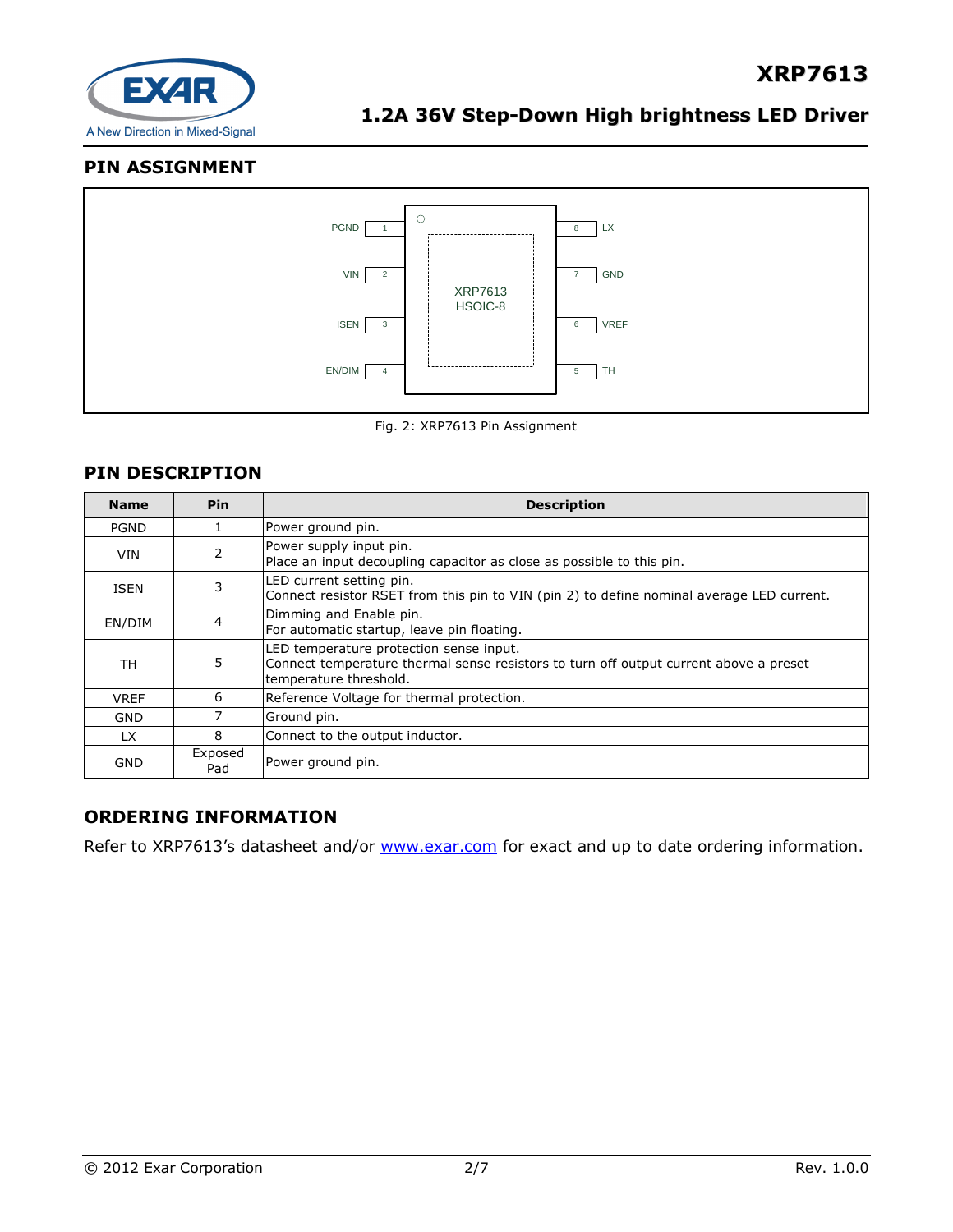

### **USING THE EVALUATION BOARD**

#### **POWERING UP THE BOARD**

Connect a power supply to the VIN and GND pins of the PCB. Upon powering up the XRP7613 will regulate the LED current at 769mA nominal. Nominal operating frequency is 200kHz at 12VIN. The input voltage can be varied from 7V to 36V.

#### **DRIVING EXTERNAL LEDS**

To drive an external LED or string of LEDs, remove resistor R4 or R5 from the PCB. Then connect the external LEDs to the posts marked "External LED+" and "External LED-" on the PCB.

#### **PROGRAMMING THE LED CURRENT**

The PCB is supplied with a 0.13Ω programming resistor "RSET". This sets the current to  $I_{\text{LED}} = 0.1 \frac{V}{0.13}$ Ω=0.769A. To program a different current use the above equation to select the appropriate resistor.

#### **PWM DIMMING**

The LED light, which is proportional to average LED current, can be dimmed using a logiclevel signal applied to the "PWM DIM" pin. Maximum dimming frequency is 40kHz.

#### **ANALOG DIMMING**

A DC voltage in the range of 0.4V to 1.25 volt can be applied to EN/DIM pin in order to achieve analog dimming. Populate R2/R3 as necessary and apply the dimming signal to the "ANALOG DIM" pin. A 0.1uF bypass capacitor is recommended (populate C3).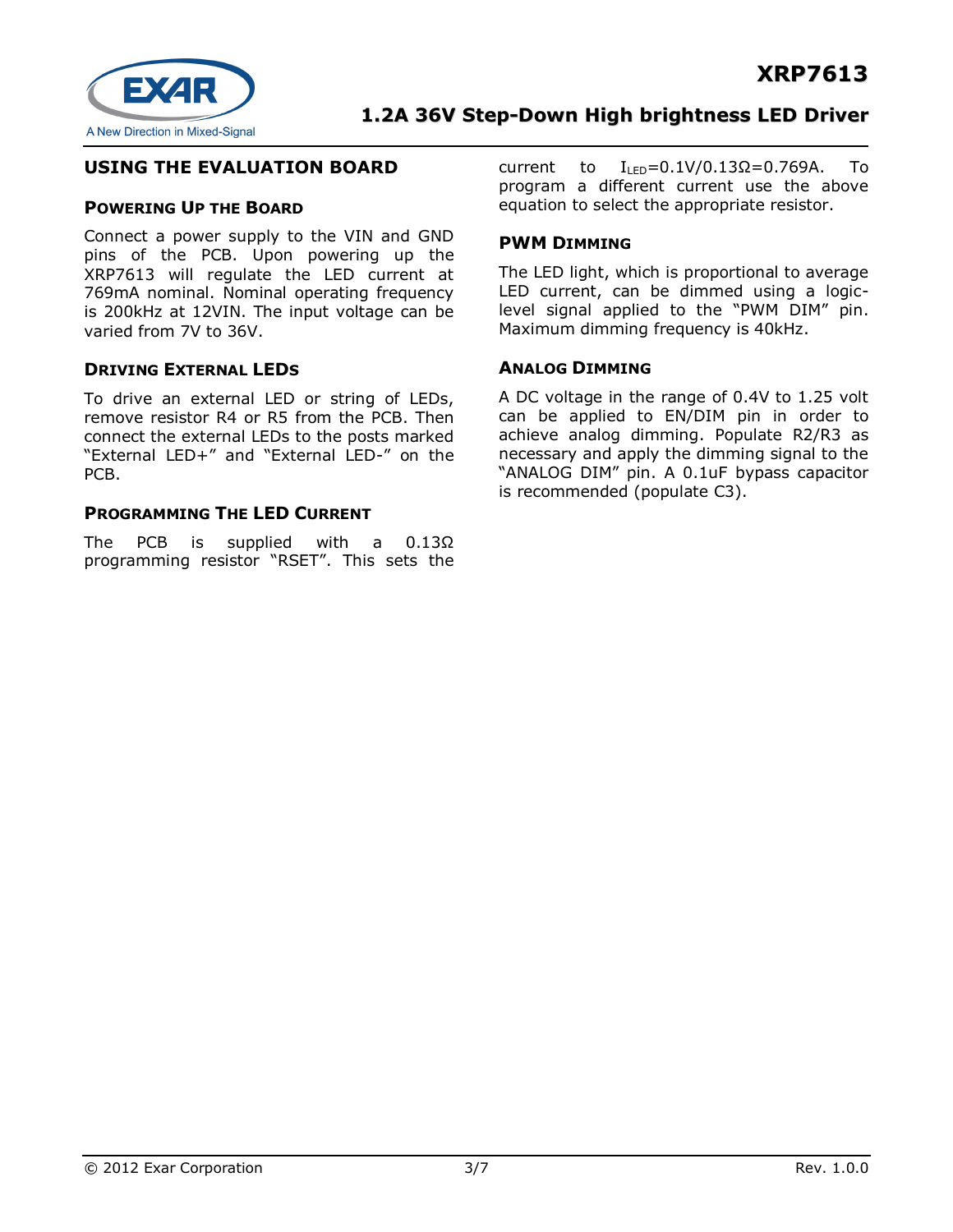

**XRP7613**

### **EVALUATION BOARD SCHEMATICS**

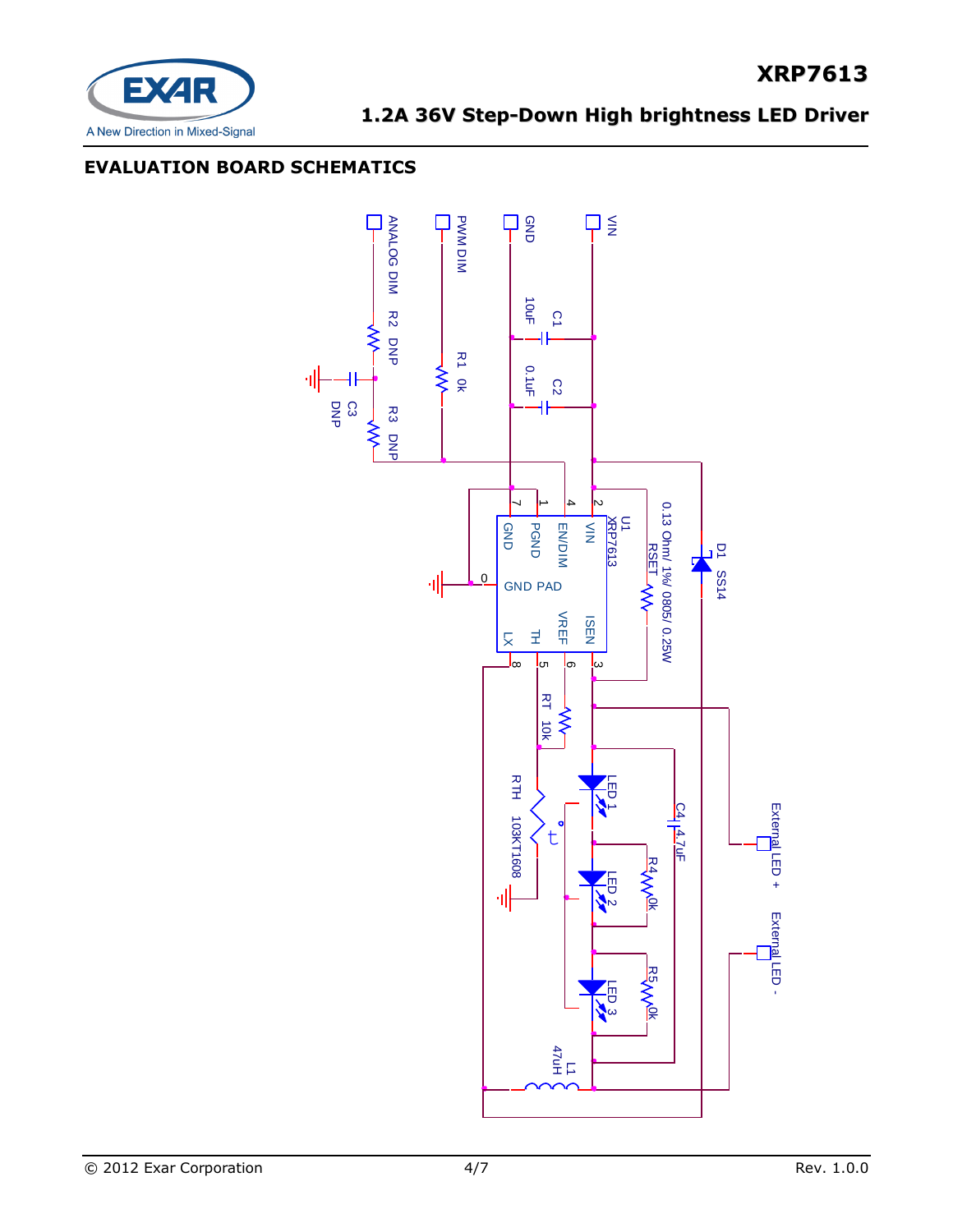

### **BILL OF MATERIAL**

| Ref.                                    | Qty          | Manufacturer               | <b>Part Number</b>         | <b>Size</b> | <b>Component</b>                 |
|-----------------------------------------|--------------|----------------------------|----------------------------|-------------|----------------------------------|
| <b>PCB</b>                              | $\mathbf{1}$ | Exar                       | XRP7613EVB                 | 1.5"x2.2"   | XRP7613 Evaluation kit           |
| U1                                      | $\mathbf{1}$ | Exar                       | XRP7613                    | PSO-8       | <b>LED Driver</b>                |
| D <sub>1</sub>                          | $\mathbf{1}$ | <b>FAIRCHILD</b>           | <b>SS14</b>                | <b>SMA</b>  | Schottky Rectifier               |
| LED1                                    | $\mathbf{1}$ | Philips/Lumileds           | LXA7-PW57                  | 4.5x3.05mm  | Luxeon R SMT High Current<br>LED |
| LED2-LED3                               | 0            | <b>DNP</b>                 | <b>DNP</b>                 | <b>DNP</b>  | <b>DNP</b>                       |
| L1                                      | $\mathbf{1}$ | COOPER-<br><b>Bussmann</b> | DR74-470-R                 | 7.6x7.6mm   | 47uH shielded inductor           |
| C1                                      | $\mathbf{1}$ | Murata Corp.               | GRM32ER61H106KA12L         | 1210        | CER CAP 10uF, 50V, X5R           |
| C <sub>2</sub>                          | $\mathbf{1}$ | Murata Corp.               | GRM188R71H104KA93D         | 0603        | CER CAP 0.1uF, 50V, X7R          |
| C <sub>3</sub>                          | $\Omega$     | <b>DNP</b>                 | <b>DNP</b>                 | <b>DNP</b>  | <b>DNP</b>                       |
| C <sub>4</sub>                          | 1            | Murata Corp.               | GRM32ER71H475KA88L         | 1210        | CAP CER 4.7uF, 50V, X7R          |
| R1, R4, R5                              | 3            | Panasonic                  | ERJ-3GEY0R00V              | 0603        | Resistor 0.00 Ohm, 1/10W         |
| R2, R3                                  | 0            | <b>DNP</b>                 | <b>DNP</b>                 | <b>DNP</b>  | <b>DNP</b>                       |
| <b>RT</b>                               | $\mathbf{1}$ | Panasonic                  | ERJ-3EKF1002V              | 0603        | Resistor 10K Ohm,<br>1/10W,1%    |
| <b>RSET</b>                             | $\mathbf{1}$ | Panasonic                  | ERJ-S6SFR13V               | 0805        | Resistor 0.13<br>Ohm, 0.25W, 1%  |
| <b>RTH</b>                              | $\mathbf{1}$ | Semitec                    | 103KT1608T-1P              | 0603        | Thermistor 10K Ohm, 1%           |
| <b>Test Point</b>                       | 2            | Mill-Max                   | 0300-1-15-01-47-27-1-<br>0 |             | Pin RCPT                         |
| VIN, GND, PWM DIM,<br><b>ANALOG DIM</b> | 4            | Vector<br>Electronic       | <b>K24C/M</b>              | .042 Dia    | <b>Test Point Post</b>           |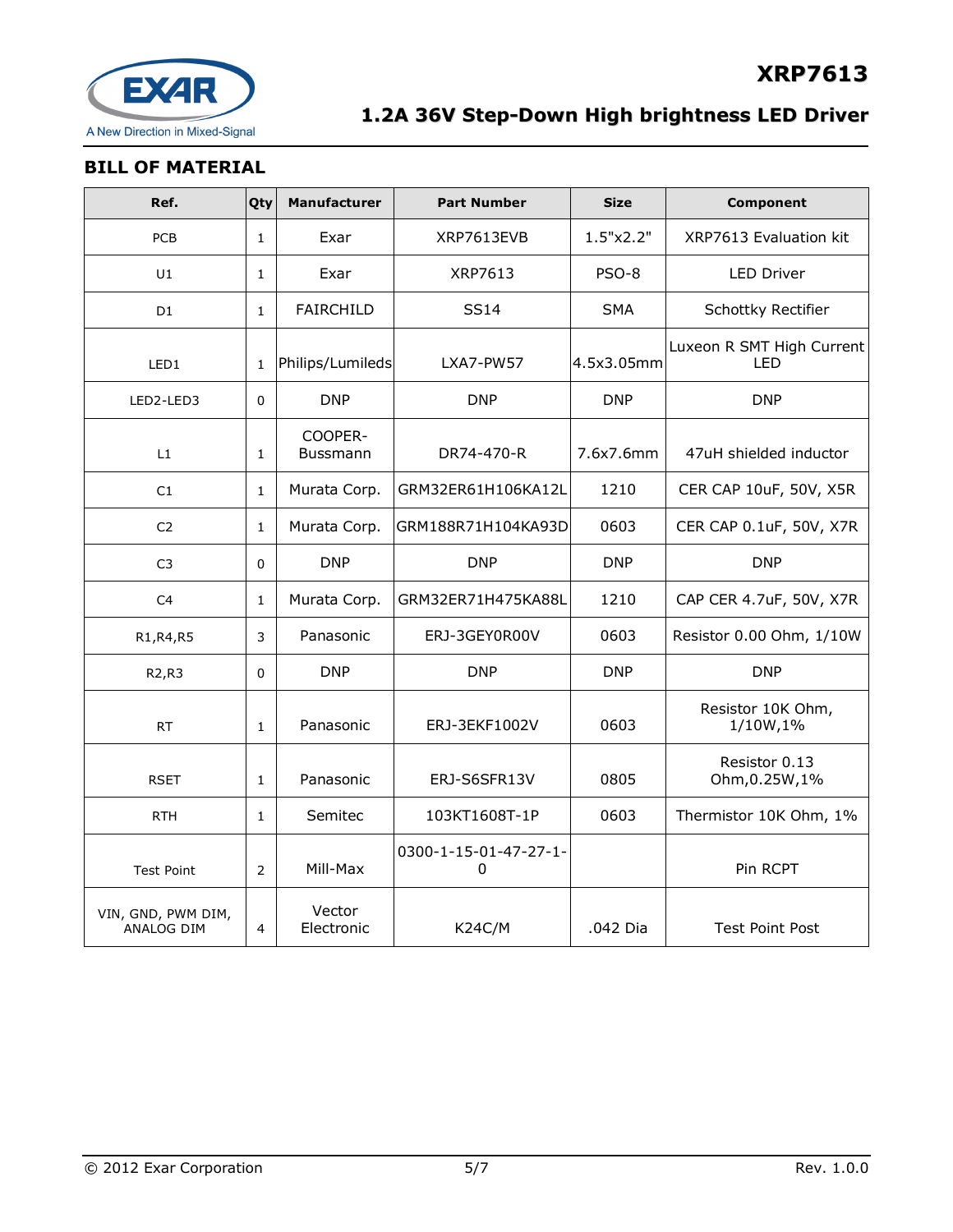

### **EVALUATION BOARD LAYOUT**



Fig. 3: Component Placement - Top Side Fig. 4: Layout - Top Side



**XRP7613**



Fig. 5: Layout - Bottom